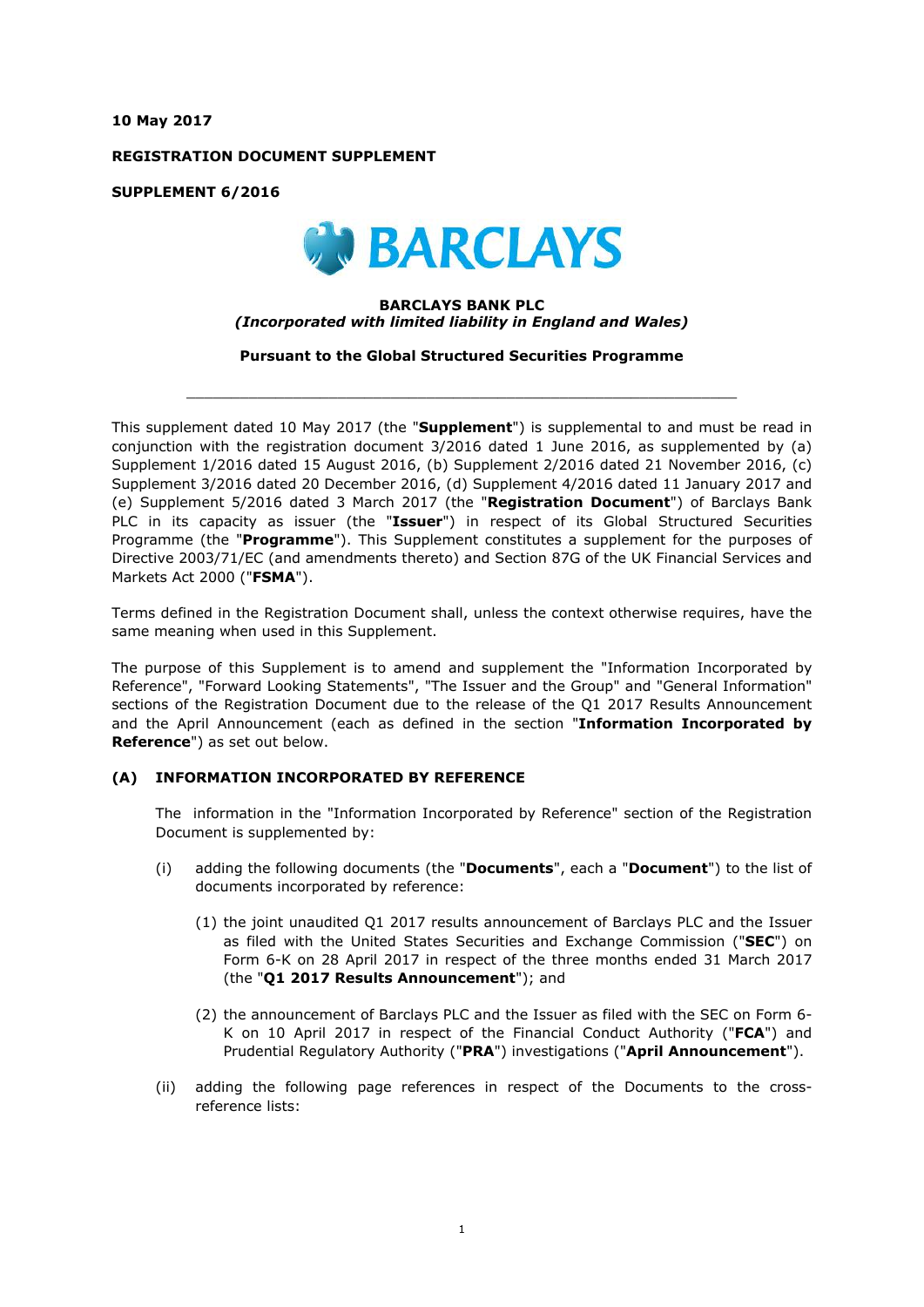| <b>From the Q1 2017 Results Announcement</b>                                          |                    |
|---------------------------------------------------------------------------------------|--------------------|
| Exhibit 99.1 - Results of Barclays PLC Group as of, and                               | Pages $1 - 51$ of  |
| for the three months ended 31 March 2017                                              | Exhibit 99.1       |
| Performance Highlights                                                                | Pages $1 - 2$      |
| Group Performance Review                                                              | Pages $3 - 6$      |
| <b>Results by Business</b>                                                            |                    |
| <b>Quarterly Results Summary</b>                                                      | Pages $7 - 9$      |
| <b>Quarterly Core Results by Business</b>                                             | Page $10 - 14$     |
| Discontinued Quarterly Results                                                        | Page 15            |
| <b>Performance Management</b>                                                         |                    |
| Margins and balances                                                                  | Page 16            |
| Credit Risk                                                                           | Page 17            |
| <b>Consolidated Summary Financial Statements</b>                                      | Pages 18 - 20      |
| Capital                                                                               | Pages $21 - 26$    |
| Appendix: Non-IFRS performance measures                                               | Pages 27 - 30      |
| Shareholder Information                                                               | Pages $31 - 51$    |
| Exhibit 99.2 and<br>Exhibit 99.3<br>Capitalisation<br>and<br>$\overline{\phantom{a}}$ | Page 1 of Exhibit  |
| Indebtedness                                                                          | 99.2 and Page 1 of |
|                                                                                       | Exhibit 99.3       |

#### *From the April Announcement*

Exhibit 99.1 – Barclays PLC announcement "FCA and PRA Pages 4 - 7 investigations into Jes Staley and Barclays"

Only information listed in the cross-reference lists above is incorporated by reference into the Registration Document.

For the purposes of the prospectus rules made under Section 73A of the FSMA and the Registration Document, the information incorporated by reference, either expressly or implicitly, into the Q1 2017 Results Announcement and the April Announcement does not form any part of the Registration Document.

Information in the Q1 2017 Results Announcement and the April Announcement which is not incorporated by reference into the Registration Document is either not relevant for the investor or is covered elsewhere in the Registration Document.

The above documents may be inspected during normal business hours at the registered office of the Issuer or at https://www.home.barclays/barclays-investor-relations/resultsand-reports/results.html.

### **(B) THE ISSUER AND THE GROUP**

Following the release of the Q1 2017 Results Announcement, the information in the "The Issuer and the Group" section of the Registration Document is supplemented as follows:

(i) Deleting the sentence under "Legal Proceedings" and replacing it with the following:

"For a description of the governmental, legal or arbitration proceedings that the Bank and the Group face, see (i) Note 27 (Provisions) to the consolidated financial statements of Barclays PLC and Note 29 (Legal, competition and regulatory matters) to the consolidated financial statements of Barclays PLC on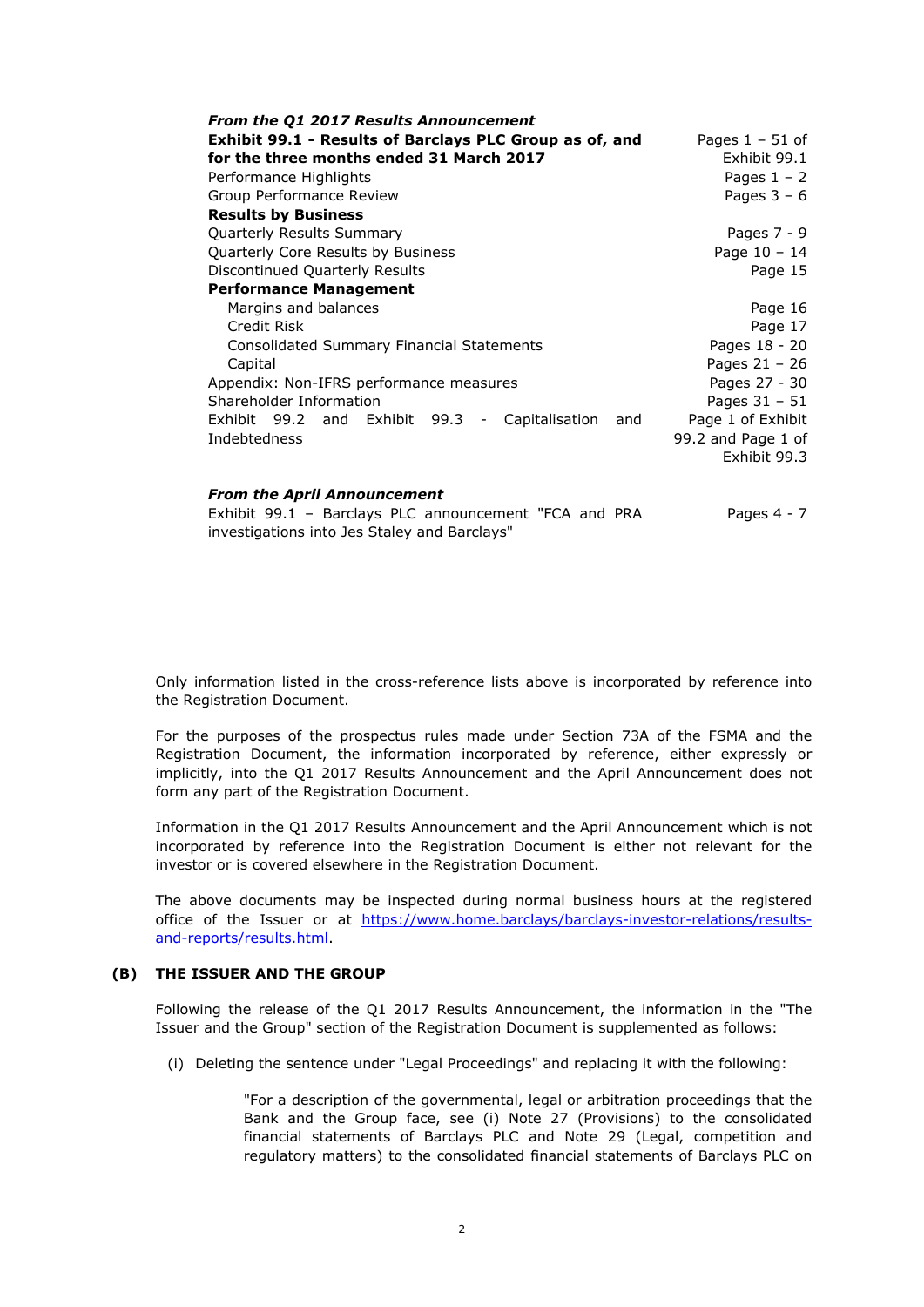pages 270 to 271 and pages 272 to 280, respectively, of the Joint Annual Report and (ii) the April Announcement."

(ii) Under the information set out in "Directors", the "principal outside activities" of Tushar Morzaria and Reuben Jeffrey III shall be amended and the appointment of Sir Ian Cheshire shall be added as follows:

| Name               | Function(s) within the Bank | Principal outside activities                                                                                                                                                                                                                                                                                                                                                                  |
|--------------------|-----------------------------|-----------------------------------------------------------------------------------------------------------------------------------------------------------------------------------------------------------------------------------------------------------------------------------------------------------------------------------------------------------------------------------------------|
| Tushar Morzaria    | Group Finance Director      | Group Finance<br>Director,<br>Barclays PLC                                                                                                                                                                                                                                                                                                                                                    |
| Sir Ian Cheshire   | Non-Executive Director      | Non-Executive<br>Director,<br>Barclays PLC;<br>Chairman,<br>Debenhams<br>plc,<br>Chairman,<br>Maisons du monde; Senior<br>Independent<br>Director,<br>Whitbread plc;<br>Chairman,<br>Menhaden plc                                                                                                                                                                                             |
| Reuben Jeffery III | Non-Executive Director      | Non-Executive<br>Director,<br>Barclays PLC; Chief Executive<br>Officer, President and Director,<br>Rockefeller & Co., Inc. and<br>Rockefeller Financial Services<br>Inc.; Member, Advisory Board<br>of Towerbrook Capital Partners<br>LP; Director, Financial Services<br>Volunteer<br>Corps; Advisory<br>Board, J. Rothschild Capital<br>Management Limited; Trustee,<br>The Asia Foundation |

## **(C) FORWARD-LOOKING STATEMENTS**

The "Forward-Looking Statements" section of the Registration Document is supplemented by deleting the words "the results of the 23 June 2016 referendum in the United Kingdom" in the second paragraph and replacing them with the words "the exercise by the United Kingdom of Article 50 of the Treaty of Lisbon".

#### **(D) GENERAL INFORMATION**

The "General Information" section in the Registration Document is supplemented by deleting the information set out under "Significant Change Statement" and replacing it with the following:

"There has been no significant change in the financial or trading position of the Bank Group since 31 March 2017."

Investors should be aware of their rights under Section 87Q(4) to (6) of the Financial Services and Markets Act 2000. Investors who have agreed to purchase or subscribe for Securities before this Supplement was published have the right, exercisable within two working days after the date on which this Supplement is published, to withdraw their acceptances. Such right shall expire on 12 May 2017. Investors should contact the distributor from which they agreed to purchase or subscribe the Securities in order to exercise their withdrawal rights.

References to the Registration Document shall hereafter mean the Registration Document as supplemented by this Supplement. The Issuer has taken all reasonable care to ensure that the information contained in the Registration Document, as supplemented by this Supplement is, to